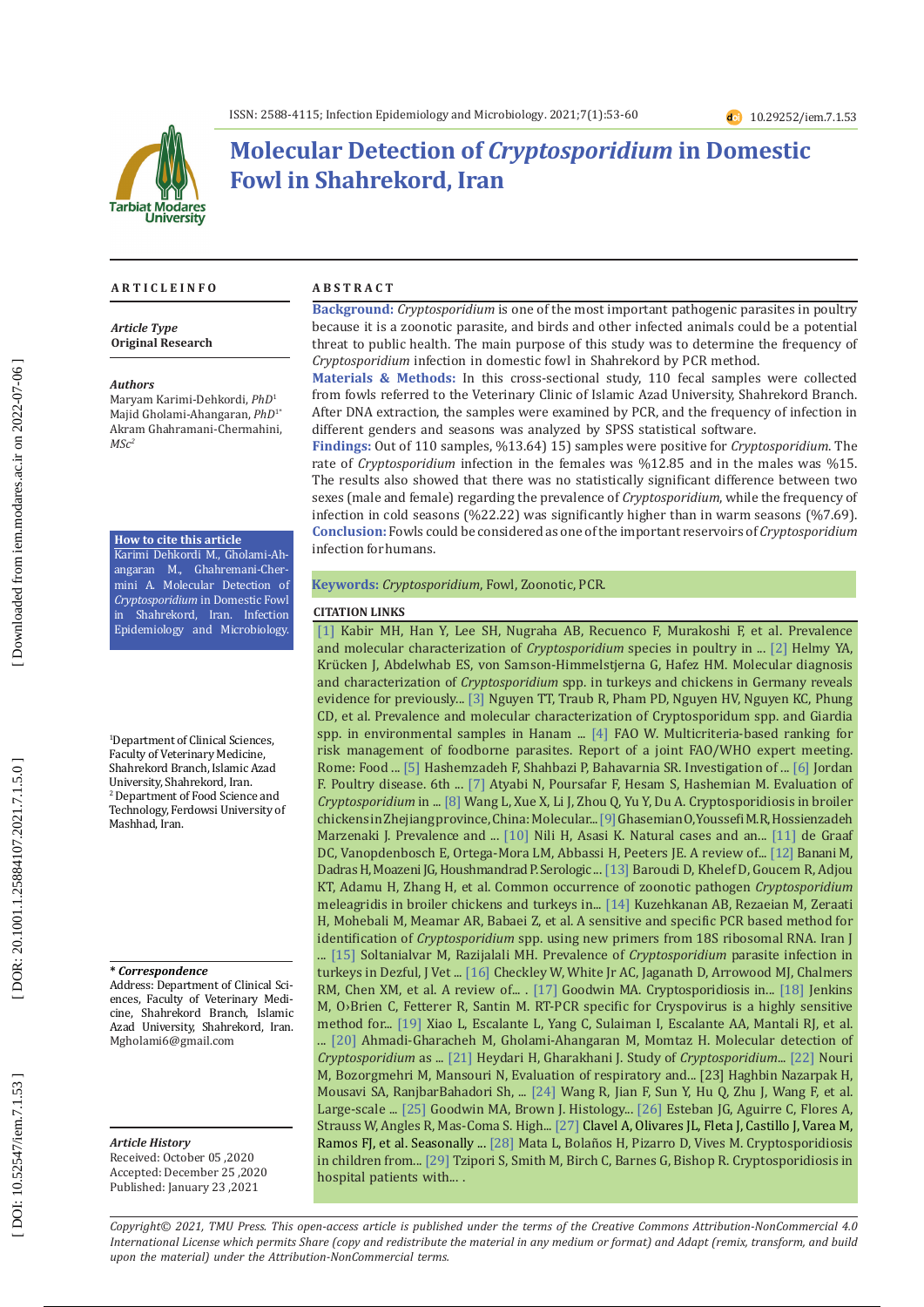### **Introduction**

*Cryptosporidium* is a coccidian protozoa with a notable reproduction and proliferation capacity. It is extensively found in wild and domestic animals species around the world. The parasite is one of the most prevalent parasites in poultry so that it could be found in 30 species of birds worldwide such as chicken, turkey, duck, geese, quail, pheasant, and peacock  $[1-3]$ . According to the specialized committee of FAO/WHO, *Cryptosporidium* is the fifth top cause of zoonosis, which could be transferred through food [4]. Throughout its growth process, the parasite could be found in the respiratory, digestive, and urinary systems of birds. The produced oocyte by the parasite causes respiratory and digestive infections. The major symptom of *Cryptosporidium* infection is continuous diarrhea [5]. The respiratory system infection is more severe than that of other organs and causes symptoms like nose secretions, respiratory sign, and pneumonia. Digestive infection in the host bird is caused by benign *Cryptosporidium* so that the parasite damages the intestine tissue and causes mild diarrhea [6-8]. *Cryptosporidium* disrupts the function and physiology of the intestine and causes pathological damages to the intestine cells, leading to other intestinal and digestive complications [9]. Moreover, the disease could be lethal or delay the growth process in poultry. In addition, the infected birds become susceptible to secondary infections, especially respiratory infections [10]. While *Cryptosporidium* causes diseases in a wide range of animals, it was neglected until the early 1980s. Since then, the parasite has been found as one of the serious and common causes of diarrhea in some mammals and birds species. Investigation of the relationship between *Cryptosporidium* and the prevalence of diarrhea with aquatic source in humans led to a wider knowledge about the parasite [11]. *Cryptosporidium*

contaminates soil and water through feces, oral secretions, and eggs that stay alive in the environment. Therefore, it has several ways to enter the food chain [12]. Oocytes are considered as a potential source of infection in humans so that infection could occur through consuming contaminated food and water or direct contact with contaminated individuals or animals. There are several cases of the parasite infection in individuals, caused by direct contact with animals and poultry  $[13]$ . It has been found that *Cryptosporidium* could cause clinical and subclinical respiratory, digestive, urinary, and genital diseases in human. The parasite may cause even life-threatening infections in individuals with immunodeficiency, such as HIV infected persons  $[14-15]$ . Therefore, the parasite is important in terms of public health. As noted earlier, *Cryptosporidium* could cause common diseases in many animals such as cow, sheep, goat, dog, cat, horse, poultry, and turkey. Due to zoonotic importance of this protozoa and the risk of human food and water contamination and higher risk of transmission to human, it is important to measure the prevalence and infection load of the parasite and introduce efficient control and prevention policies [16-17]. Preventing the spread of *Cryptosporidium* in environmental samples needs advanced and accurate methods. In addition, zoonotic pandemics could be prevented through a proper management of the parasite sources [18].

**Objectives:** Given what was said in the introduction, the paucity of studies on the prevalence of *Cryptosporidium*, and the presence of a large number of poultry farms in Chaharmahal-va-Bakhtiari, Iran, the present study was an attempt to examine the frequency of the parasite in domestic poultry in Chaharmahal-va-Bakhtiari through PCR method. By having accurate information about the prevalence of the parasite, better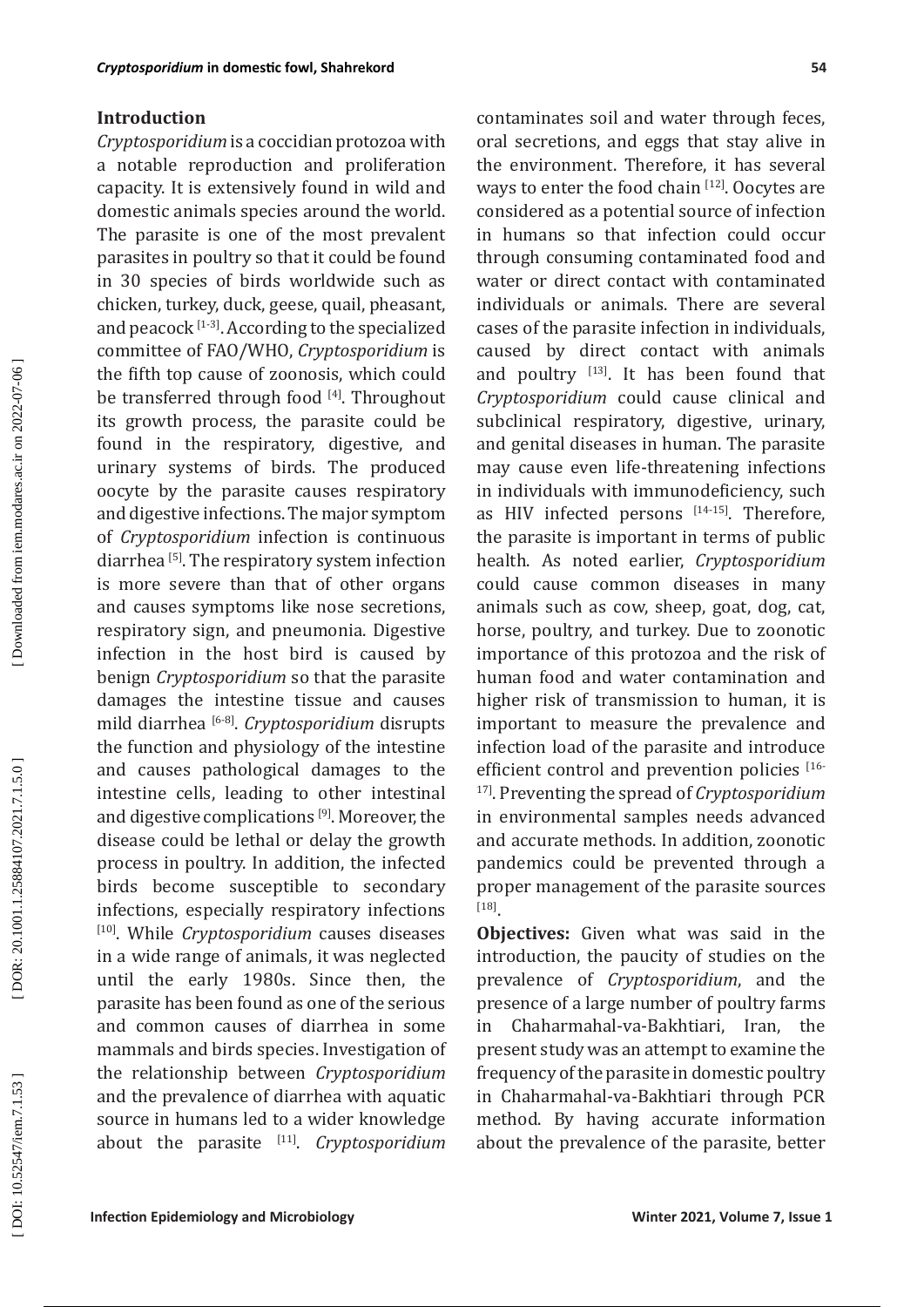preventive and health programs could be provided to prevent further spread of the parasite in poultry and its transmission to humans.

### **Materials and Methods**

**Sampling**: To examine the frequency of *Cryptosporidium* in domestic poultry, a crosssectional study was carried out in a one-year period on 110 feces samples brought to the Veterinary Clinic of Islamic Azad University, Shahrekord Branch. Sampling was done using a sterile swab from cloaca region. The samples were kept at -70 °C after sampling until use for further examination.

**DNA extraction:** Phenol-chloroform method and standard procedures were used for DNA extraction (SinaClon, Irans).

**PCR:** The primers used for the detection of *Cryptosporidium* were synthesized according to Xiao et al.  $(1999)$  [19]. The characteristics of the primers used are presented in Table 1. The PCR conditions were optimized according to Ahmadi-Gharacheh et al. (2020) **Table 1)** Sequence of the primers used to amplify ssrRNA of *Cryptosporidium* [19]

[20]. The PCR amplification was performed in a final volume of 25µL comprising 0.2 µM of each forward and reverse primers, 200 µM of dNTPs, 3µM of chloride magnesium, 2.5 µL of PCR buffer, and one unit of *Taq* DNA Polymerase (SinaClon, Iran). After a short spin, the samples were placed in a thermocycler (Eppendorf, Germany). The PCR thermal profile included a primary denaturation step at 94°C for 5 min, followed by 35 cycles of denaturation (94°C for 45 s), annealing (60°C for 45 s), elongation (72°C for 60 s), and a final elongation (72 °C for 10 min). The reaction product was electrophoresed for 45 min and monitored in a gel documentation device after staining with ethidium bromide.

**Statistical analysis:** Statistical analyses were performed in SPSS statistical software (Ver. 20) using Chi-square method ( *p*<.05).

### **Findings**

A fragment of 1325 bp in length was assumed as positive for *Cryptosporidium*, and Figure 1

| <b>Band Length (bp)</b> | Primer Sequence (5' to 3') | Product (bp) |
|-------------------------|----------------------------|--------------|
| ssrRNA-F                | TTCTAGAGCTAATACATGCG       |              |
| ssrRNS-R                | CCCATTTCCTTCGAAACAGGA      | 1325         |

**Table 2)** Total percentage of *Cryptosporidium* infection in both sexes of domestic fowls in different seasons

|                |                  | Female              |       |                  | <b>Male</b>         |               |                  | <b>Total</b>        |               |
|----------------|------------------|---------------------|-------|------------------|---------------------|---------------|------------------|---------------------|---------------|
| <b>Seasons</b> | <b>Total No.</b> | <b>Positive No.</b> | (%)   | <b>Total No.</b> | <b>Positive No.</b> | $\frac{0}{0}$ | <b>Total No.</b> | <b>Positive No.</b> | $\frac{0}{0}$ |
| Summer         | 28               | 2                   | 7.14  | 12               | $\mathbf{1}$        | 8.33          | 40               | 3                   | 7.5           |
| Fall           | 15               | 2                   | 13.33 | 10               | $\mathbf{1}$        | 10            | 25               | 3                   | 12            |
| Winter         | 12               | $\overline{4}$      | 33.33 | $\overline{8}$   | 3                   | 37.5          | <b>20</b>        | 7                   | 35            |
| Spring         | 15               | $\mathbf{1}$        | 6.66  | 10               | $\overline{1}$      | 10            | 25               | 2                   | 8             |
| Total          | 70               | 9                   | 12.85 | 40               | 6                   | 15            | 110              | 15                  | 13.64         |

DOI: 10.52547/iem.7.1.53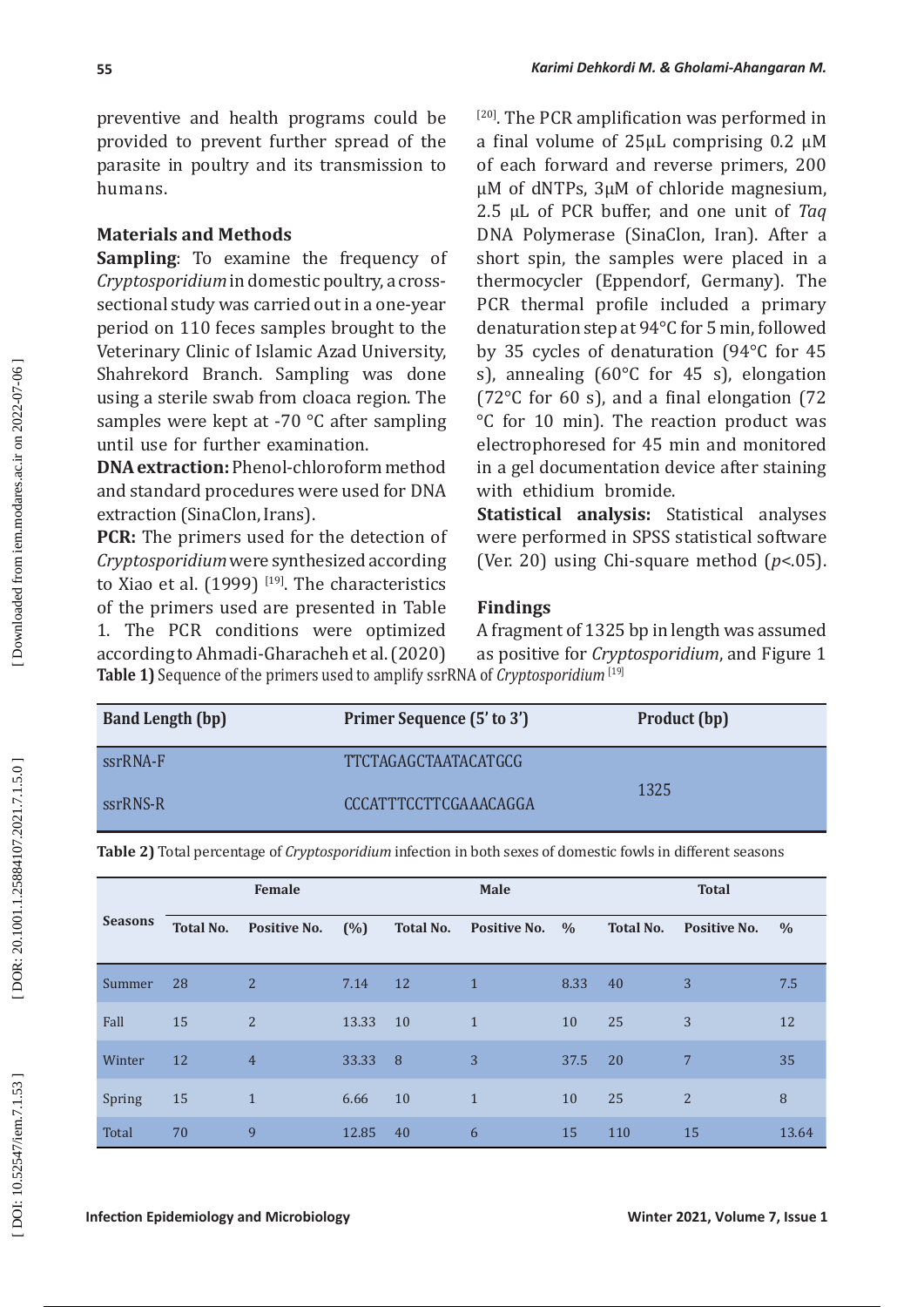illustrates the electrophoresis results.

Totally, 110 specimens were examined by PCR method, of which 15 samples were found to be positive (13.64%) (Table 2).

As the results showed, the frequency of *Cryptosporidium* in male fowls (six out of 40; 15%) was slightly higher than in female fowls (nine out of 70; 12.85%). Based on the Chisquare test results, there was no significant relationship between the frequency of *Cryptosporidium* and gender (male/female) (Chi-square value = 0.0104; *p* = .918) (Table 3).



**Figure 1)** Electrophoresis of PCR product of ss rRNA gene of *Cryptosporidium.* (column M: marker; column 1-6: positive samples; and column 7: negative sample)

**Table 3)** *Cryptosporidium* infection in domestic hens and cook.

| Gender | <b>Positive</b> | <b>Negative</b> |
|--------|-----------------|-----------------|
| Female |                 | 61              |
| Male   |                 | 34              |

The frequency distribution analysis in cold and hot seasons showed that the frequency of *Cryptosporidium* was higher in cold seasons. Clearly, the highest frequency was observed in winter (seven out of 20; 35%), and the lowest frequency was observed in summer (three out of 40; 7.5%). There was a significant difference between warm and cold seasons in terms of

the positive cases of *Cryptosporidium* (Chisquare value = 4.767; *p* = .029) (Table 4).

**Table 4)** *Cryptosporidium* infection in domestic fowls in cold and warm seasons

| <b>Season</b>                       | <b>Positive</b> | <b>Negative</b> |
|-------------------------------------|-----------------|-----------------|
| Cold seasons (fall<br>and winter)   | 10              | 35              |
| Hot seasons (spring)<br>and summer) | Ч               | 60              |

### **Discussion**

*Cryptosporidium* is an intracellular protozoa parasite of the digestive, respiratory, and urinary systems of vertebrates. It is one of the zoonotic factors that could impose several risks to the health of poultry, livestock, and human. There are several reports indicating an increase in the prevalence of *Cryptosporidium* in developing countries, which highlight the importance of the parasite in terms of public health. The main ways of transferring the parasite are direct contact or exposure to contaminated water and soil. Given the growing trend of the parasite prevalence and in turn contaminated sites, the parasite has become an environmental concern as well. The prevalence of the parasite, like other zoonotic diseases, is not the same in different regions or countries due to different management systems, geographical conditions, climates, population of animals, susceptibility to the parasite, contact between different species, and etiological specifications. Studies have shown that the parasite is highly prevalent in most countries worldwide. The parasite prevalence in industrial poultry herds ranges from 1 to 50%  $^{[21]}$ . There are a few studies in Iran, investigating the prevalence and frequency of *Cryptosporidium* in poultry based on molecular identification. Most studies on this topic in Iran have been based on clinical and microscopic observations. The present study examined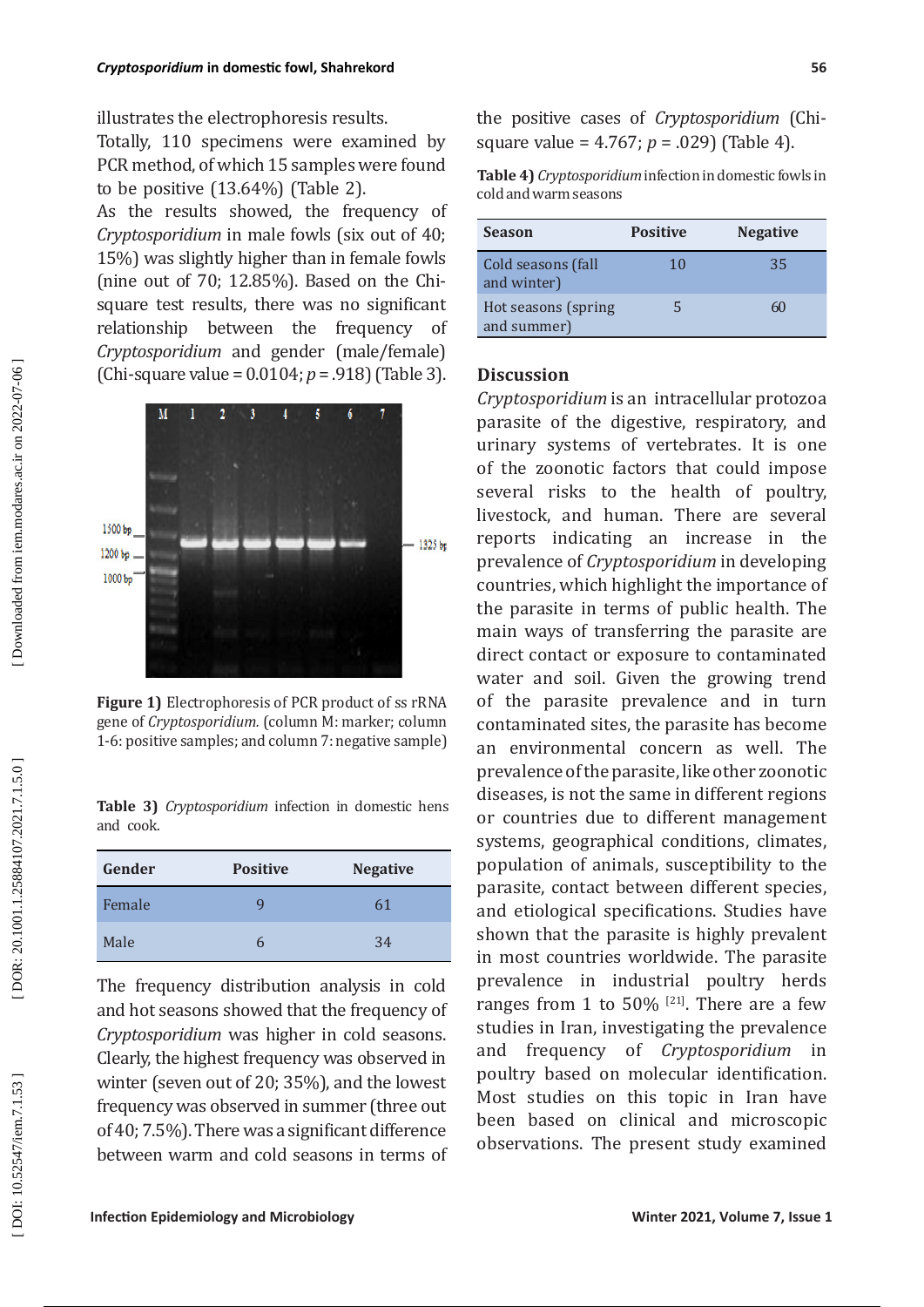*Cryptosporidium* infection in domestic fowl in Shahrekord using PCR method and reported the frequency of this infection as 13.64%. There are similar studies in Iran and other countries, which have investigated the prevalence of *Cryptosporidium*, many of which have reported similar results with the present work. Hashemzadeh et al. (2014) studied broiler chickens and found 36 positive cases out of 400 samples (9%). In addition, the disease prevalence rate was higher in winter (15%), which was significantly different from other seasons based on Chi-squared test. In addition, out of 400 samples, 290 were female with 27 positive cases, and 110 were male with nine positive cases. They found no significant difference between two genders in terms of the parasite prevalence  $[5]$ , which is in line with the present study result. Banani et al. (2000) assessed the serologic prevalence of *Cryptosporidium* in broiler flocks in Shiraz using ELISA method. Out of 1522 serum samples of 26 broiler flocks, 125 were positive [12]. Haghbin et al. (2021) examined 300 samples collected from 30 broiler farms using microscopic method. They reported that seven farms (23.33%) were contaminated with the parasite, and 39 samples  $(13%)$  were positive [23]. According to Nouri et al. (1994), the prevalence rate of *Cryptosporidium* in the feces samples collected from industrial broiler farms around Tehran was  $2.25\%$  <sup>[22]</sup>. The prevalence rate reported by these studies is less than that reported in the present study. It is worth noting that domestic poultry are kept in open spaces, and there is no control on their feed. In addition, domestic poultry are in contact with other wild birds, thereby increasing the prevalence of *Cryptosporidium* compared to poultry in industrial systems. Studies in other countries have reported different prevalence rates. A study by Helmy et al. (2017) on 256 feces samples randomly

collected from poultry in industrial systems in Germany examined infectivity caused<br>by different *Cryptosporidium* species by different *Cryptosporidium* species using PCR method. They found 18 positive chickens, of which nine chickens belonged to broilers. Their study was the first work in Germany using molecular methods to find *Cryptosporidium* in poultry. It was found that *Cryptosporidium* was prevalent in broiler chickens and turkeys in Germany [2]. A study by Wang et al. (2014) showed that out of 385 broiler chickens collected from seven regions in China, 38 chickens were positive (10%) [8]. Baroudi et al. (2013) examined 90 dead chickens collected from 23 farms and 57 dead turkeys from 16 farms in Algeria using PCR-RFLP method on a small rRNA gene. They reported 34 and 44% infectivity due to *Cryptosporidium* in chicken and turkey samples, respectively [13]. Another study by Wang et al. (2010) on ducks and chickens in China reported the prevalence rate of *Cryptosporidium* as 10.6% (163 out of 1542). The prevalence rate in broiler chickens was reported to be 3.4%. The highest prevalence rate was observed in spring (15.6%), and the lowest prevalence rate was observed in winter  $[24]$ , which is different from the present study findings. A similar study in the USA showed that the prevalence rate in spring (24 out of 267) was the highest compared to other seasons, and the lowest prevalence rate was in winter (nine out of 260) so that there was a significant difference between seasons [25]. The present study showed that the highest prevalence rate was in winter, which is inconsistent with the aforementioned studies results. One reason for this could be the small sample size and study population. Several studies have mentioned environmental and socio-economic condition as the factors influencing the seasonal prevalence of *Cryptosporidium* [26-29]. Temperature, rainfall, humidity, farming method, and contact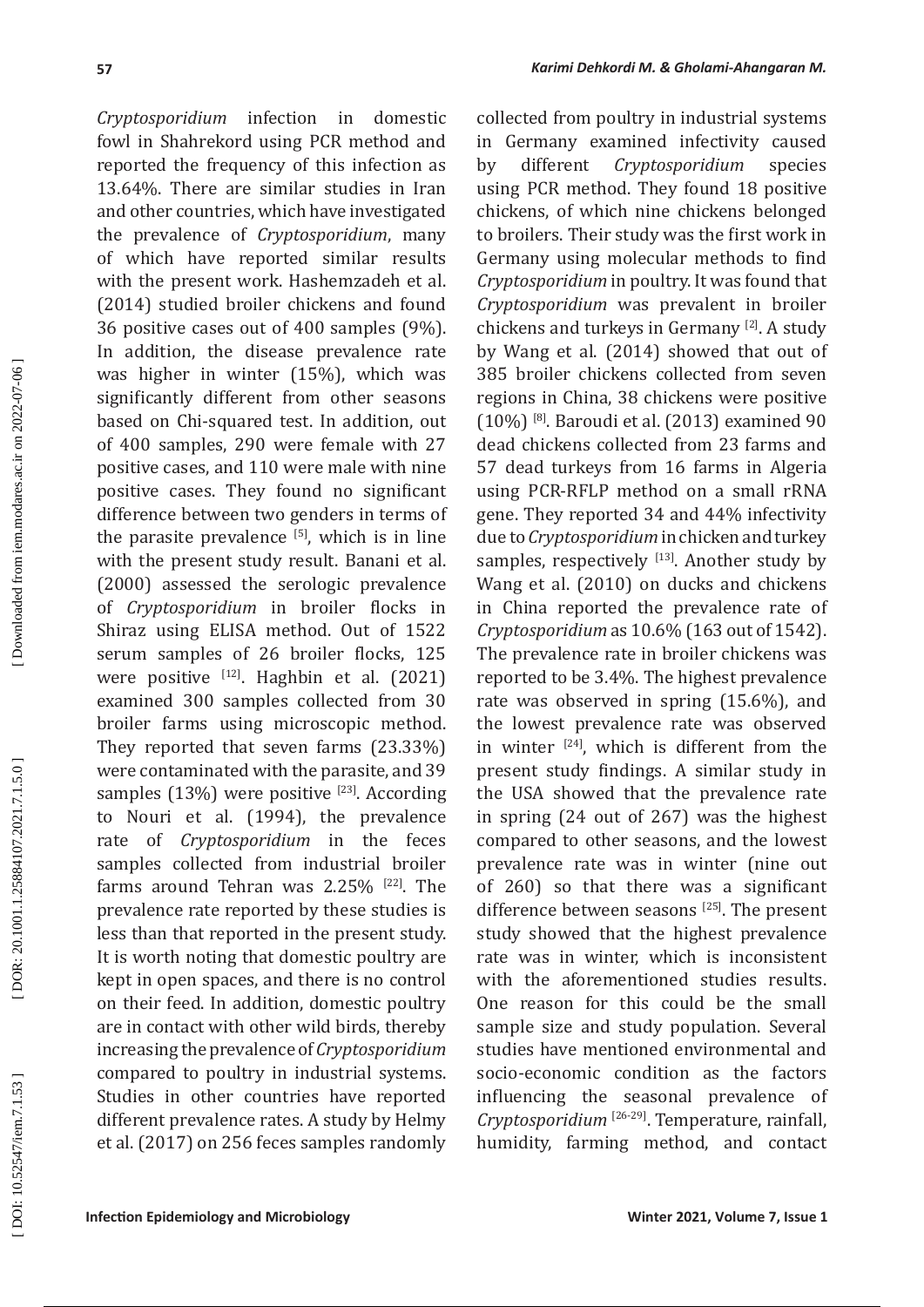with other animals are among the probable factors affecting the seasonal prevalence of the parasite  $[27]$ . The present study showed that the frequency of *Cryptosporidium* was higher in cold seasons, which could be due to higher survival rate of the parasite in moist condition.

## **Conclusion**

According to the results of this and<br>aforementioned studies, the frequency aforementioned studies, the frequency of *Cryptosporidium* in domestic fowls in Shahrekord-Iran and the suburbs was high. Apparently, domestic fowls could be a source of *Cryptosporidium* infection that endangers the health of human population. Given the close contact between poultry and the local population, it is essential to provide education and awareness to the local population and those interested in keeping domestic animals. In addition, given the popularity of keeping domestic animals in the region and the growing number of industrial poultry farms in the province, more comprehensive studies on the prevalence of *Cryptosporidium* in the region are required to be performed.

**Acknowledgments:** The authors would like to appreciate all persons that help them in this research, comprising owners of fowls and under-graduated students in Faculty of Veterinary Medicine, Islamic Azad University, Shahrekord Branch, Iran.

**Ethical Permission**: This study was confirmed and approved by Ethics committee of Sharekord Branch, Islamic Azad university.

**Authors Contribution:** Conceptualization: MGA & MKD; Data curation and formal<br>analysis: MGA & MKD; Investigation: & MKD; Investigation: MKD & MGA; Methodology and project administration: AGC & MHS; Supervision: MGA & MKD; Validation: MHS & MKD; Writing of original draft: MKD; Writing, reviewing, and editing: MGA & AGC.

**Conflicts of Interests:** The authors declared no conflict of interest.

**Funding:** Self-funding.

**Consent to participate:** Consent was obtained from each fowl owner.

- **References**<br>1. Kabir MH, Han Y, Lee SH, Nugraha AB, Recuenco F, Murakoshi F, et al. Prevalence and molecular characterization of *Cryptosporidium* species in poultry in Bangladesh. One Health. 9:100122 ;2020 .
- 2. Helmy YA, Krücken J, Abdelwhab ES, von Samson-Himmelstjerna G, Hafez HM. Molecular diagnosis and characterization of *Cryptosporidium* spp. in turkeys and chickens in Germany reveals evidence for previously undetected parasite species. PloS One. 6)12;2017):e0177150.
- 33.Nguyen TT, Traub R, Pham PD, Nguyen HV, Nguyen KC, Phung CD, et al. Prevalence and molecular characterization of Cryptosporidum spp. and Giardia spp. in environmental samples in Hanam province, Vietnam. Food Waterborne Parasitol. -3:13 ;2016 .
- 44.FAO W. Multicriteria-based ranking for risk management of foodborne parasites. Report of a joint FAO/WHO expert meeting. Rome: Food and Agriculture Organization; 2014 .
- 55.Hashemzadeh F, Shahbazi P, Bahavarnia SR. Investigation of *Cryptosporidium* parasite infection in native poultry around Tabriz. JVCP. 95 -588 : ) 3 ( 8 ;2014.
- 66.Jordan F. Poultry disease. 6th ed. US: Saunders Ltd; 2008 .
- 7. Atyabi N, Poursafar F, Hesam S, Hashemian M. Evaluation of *Cryptosporidium* in feces and oral-pharyngeal secretions of ducks and poultry in Gilan and Golestan provinces.
- 8. Wang L, Xue X, Li J, Zhou Q, Yu Y, Du A. Cryptosporidiosis in broiler chickens in Zhejiang province, China: Molecular

DOI: 10.52547/iem.7.1.53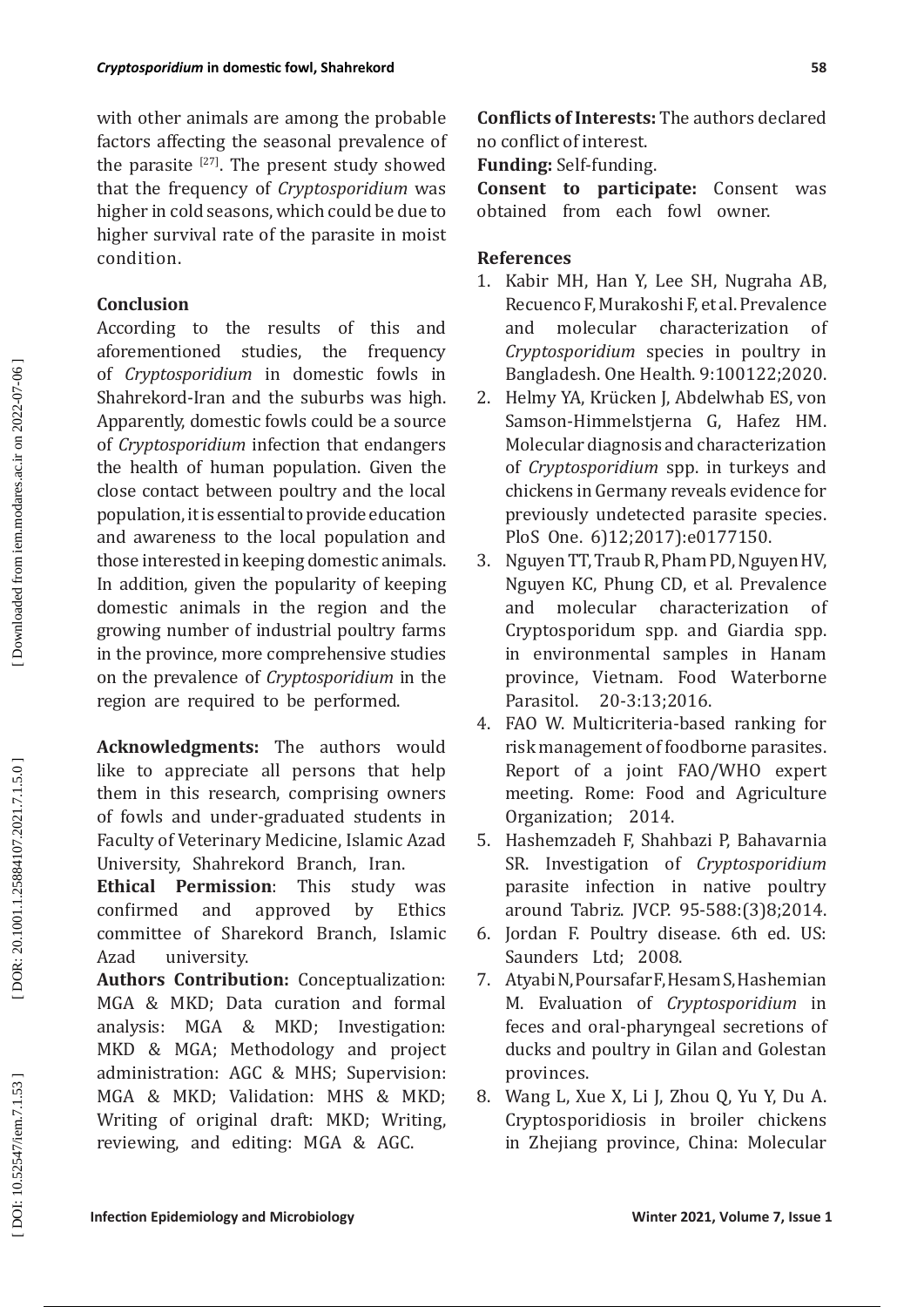characterization of oocysts detected in fecal samples. Parasite. 42 -21:36 ;2014 .

- 9. Ghasemian O, Youssefi M.R, Hossienzadeh Marzenaki J. Prevalence and distribution of Eimeria species and *Cryptosporidium* infection in indigenous fowls of Behbahan, south west Iran. Vet Microbiol. 62 -57 : ) 2 ( 1 ;2019 .
- 10. Nili H, Asasi K. Natural cases and an experimental study of H 9 N 2 avian influenza in commercial broiler chickens of Iran. Avian Pathol. 52 -31:247 ;2002 .
- 11. de Graaf DC, Vanopdenbosch E, Ortega-Mora LM, Abbassi H, Peeters JE. A review of the importance of cryptosporidiosis<br>in farm animals. Int I Parasitol. in farm animals. Int J Parasitol. 87 -1269:(8)29;1999.
- 12. Banani M, Dadras H, Moazeni JG, Houshmandrad P. Serologic incidence of cryptosporidial infection in broiler flocks in Shiraz, Iran. Arch Razi Ins. 102 -51:95 ;2000 .
- 13. Baroudi D, Khelef D, Goucem R, Adjou KT, Adamu H, Zhang H, et al. Common<br>occurrence of zoonotic pathogen occurrence *Cryptosporidium* meleagridis in broiler chickens and turkeys in Algeria. Vet Parasitol. -334: (4-3) 196; 2013.
- 14. Kuzehkanan AB, Rezaeian M, Zeraati H, Mohebali M, Meamar AR, Babaei Z, et al. A sensitive and specific PCR based method for identification of *Cryptosporidium* spp. using new primers from 18S ribosomal RNA. Iran J Parasitol. 8-1:(4)6;2011.
- 15. Soltanialvar M, Razijalali MH. Prevalence of *Cryptosporidium* parasite infection in turkeys in Dezful, J Vet Histol. 10 -100 : ) 3 ( 2 ;2015 .
- 16. Checkley W, White Jr AC, Jaganath D, Arrowood MJ, Chalmers RM, Chen XM, et al. A review of the global burden, novel diagnostics, therapeutics, and vaccine targets for *Cryptosporidium*. Lancet lnfect Dis. 94-85:(1)15;2015.
- 17. Goodwin MA. Cryptosporidiosis in birds-A review. Avian Pathol. 84-365: (3) 18; 1989.
- 18. Jenkins M, O>Brien C, Fetterer R, Santin M. RT-PCR specific for Cryspovirus is a highly sensitive method for detecting *Cryptosporidium* parvum oocysts. Food Waterborne Parasitol. 20 -5:14 ;2016 .
- 19. Xiao L, Escalante L, Yang C, Sulaiman I, Escalante AA, Mantali RJ, et al. Phylogenetic analysis of *Cryptosporidium* parasites based on the small subunit rRNA gene locus. Appl Environ Microbiol. 83-1578:(4)65;1999.
- 20. Ahmadi-Gharacheh M, Gholami-Ahangaran M, Momtaz H. Molecular detection of *Cryptosporidium* as zoonotic pathogen, in pet birds of Isfahan, Iran. J Gorgan Univ Med Sci. 103 -99 : ) 2 (22 ;2020 .
- 21. Heydari H, Gharakhani J. Study of *Cryptosporidium* infection in the livestock (cattle, sheep, dogs, fowls) and humans in Hamadan city and its suburbs during the years 2011 -2006. Avicenna J Clin Med. 74-67: (3) 19; 2012.
- 22. Nouri M, Bozorgmehri M, Mansouri N, Evaluation of respiratory and gastrointestinal cryptosporidiosis in industrial poultry in Tehran. J Vet Res.<br>6-100:(2)49;1994.
- 23. Haghbin Nazarpak H, Mousavi SA,<br>RanibarBahadori Sh. Mohammadi RanjbarBahadori Sh' Mohammadi Malayeri MR, Hoseini SM. Frequency of *Cryptosporidium* infection in broiler breeding flock of Ghaemshahr. J Vet Microbiol. 5 - 1 : ) 1 ( 7 ;2011 .
- 24. Wang R, Jian F, Sun Y, Hu Q, Zhu J, Wang F, et al. Large-scale survey of *Cryptosporidium* spp. in chickens and Pekin ducks (Anas platyrhynchos) in Henan, China: Prevalence and molecular<br>characterization. Avian Pathol. characterization. Avian 51 -447 : ) 6 (39 ;2010 .
- 25. Goodwin MA, Brown J. Histology incidence and distribution of *Cryptosporidium* spp infection in chickens. J AmVet Med Assoc. 1623 -1623 ; )12 (190 ;1987.

DOI: 10.52547/iem.7.1.53